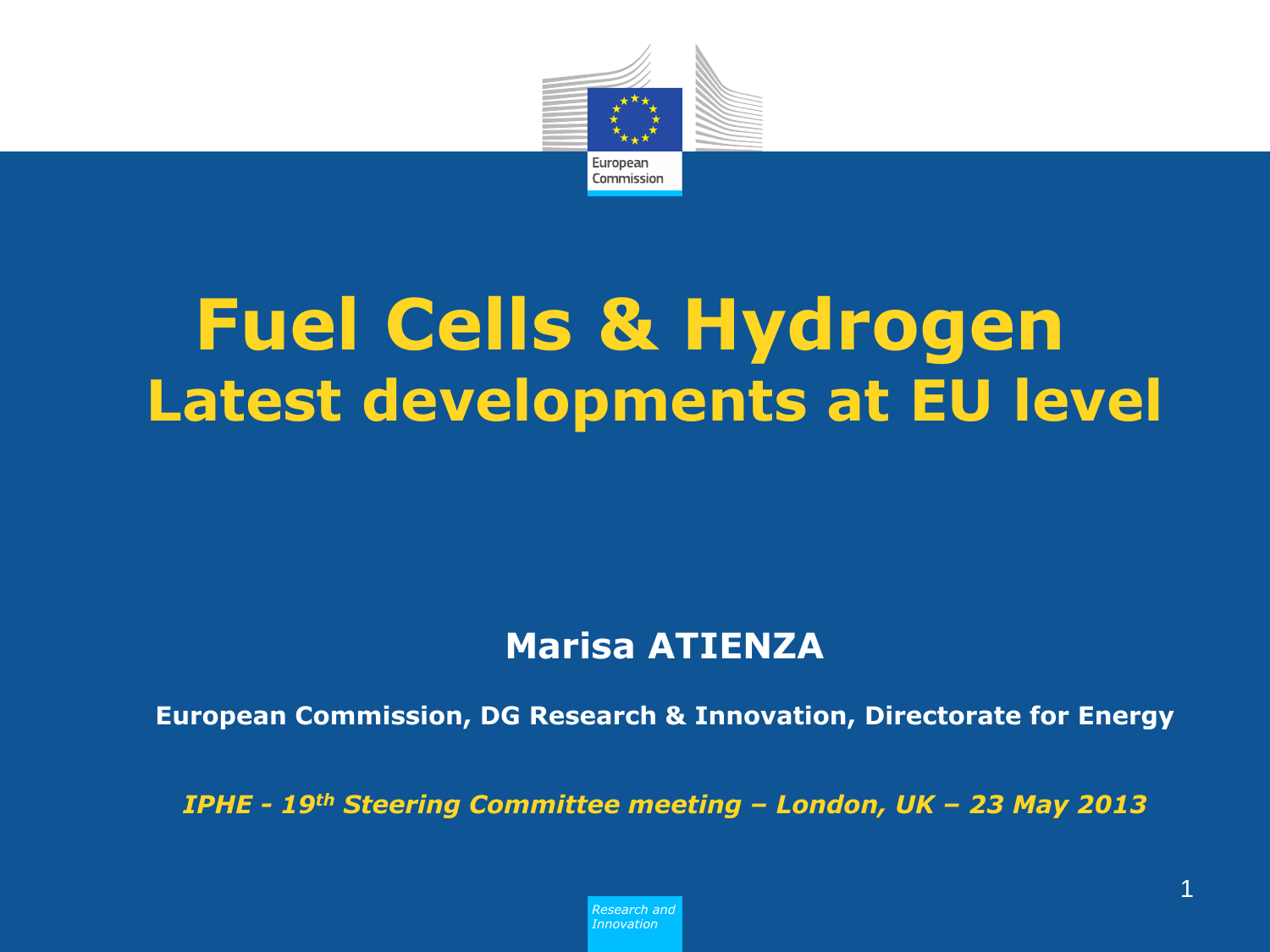



#### **1. Fuel Cells and Hydrogen Joint Undertaking (FCH JU**)

- $\checkmark$  Projects from call for proposals 2012
- $\checkmark$  Educational & training projects
- $\checkmark$  Market introduction: benchmark studies
- Upcoming events
- **2. Update on EU policy initiatives**
	- $\checkmark$  Clean Power for Transport Package
	- $\sqrt{\phantom{0}}$  Horizon 2020

*Research and*  $\checkmark$  HIT Project (Hydrogen Infrastructure for Transport)

*Innovation*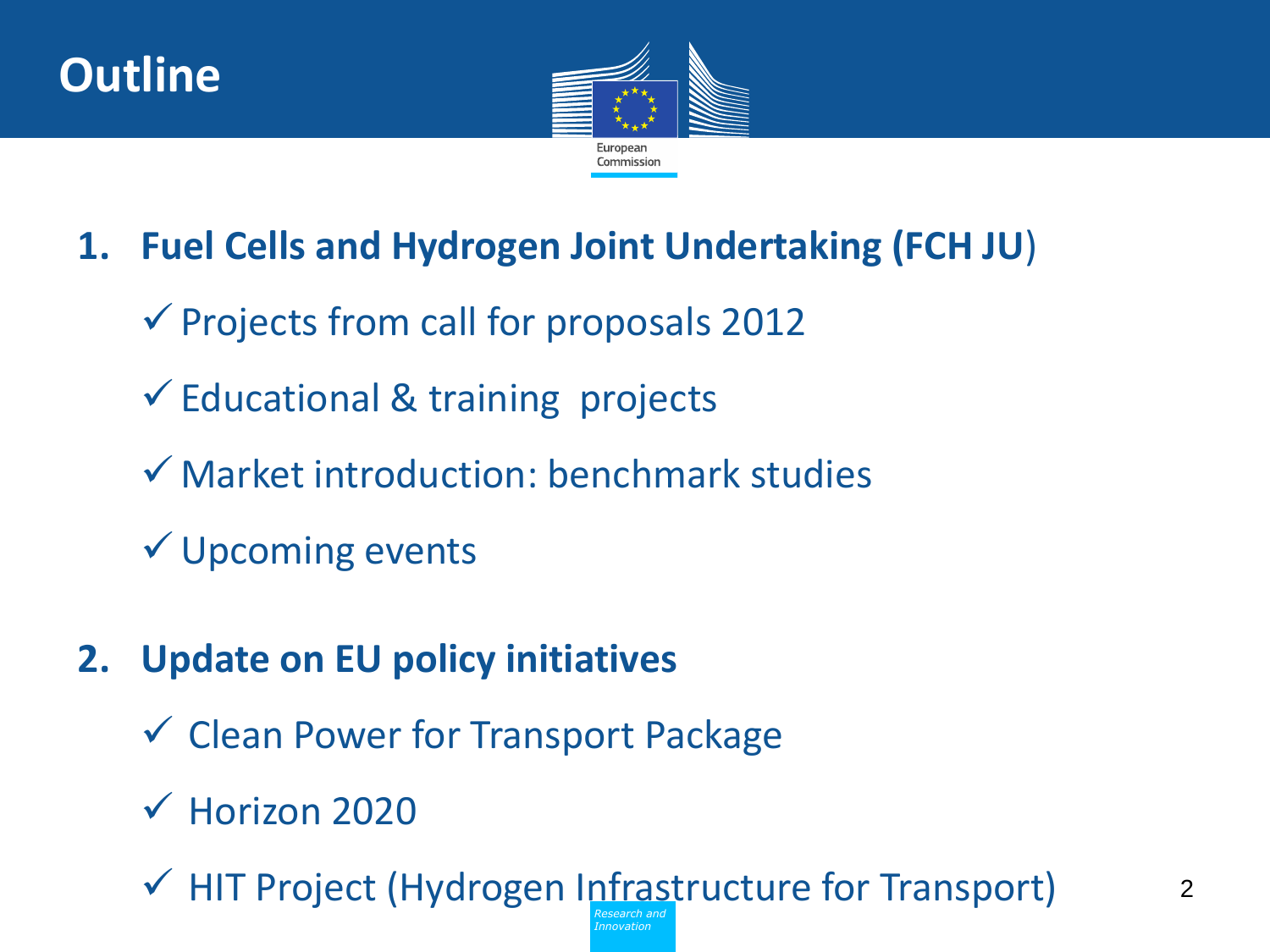

## **1. Update on the Fuel Cells and Hydrogen Joint Undertaking (FCH JU)**

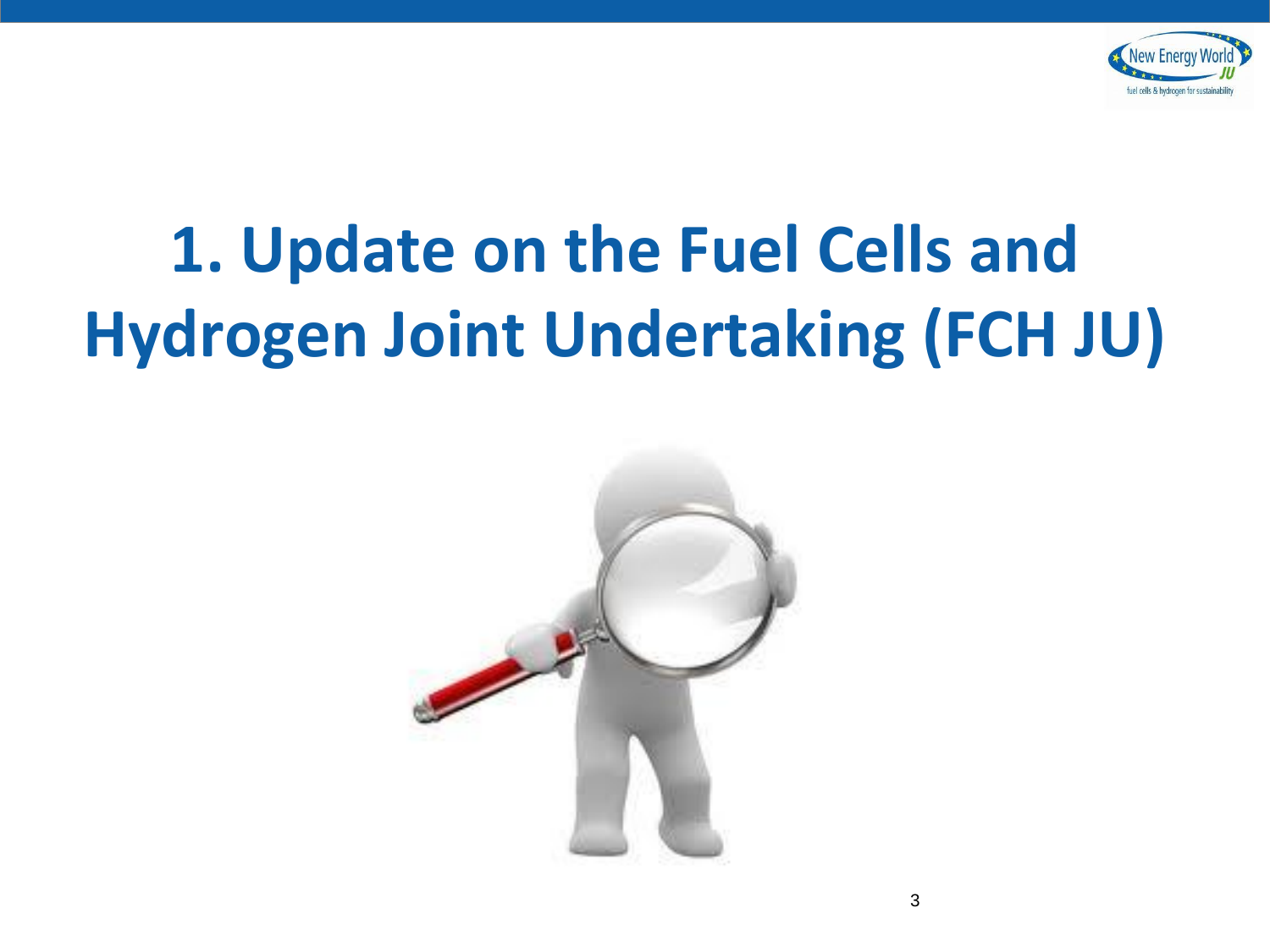#### **a) Projects from call 2012 (under negotiation)**



| <b>Application Area</b>                                  | <b>Number of</b><br><b>Projects</b> | <b>Total Budget</b><br>(ME) | <b>FCH JU contribution</b><br>recommended (M€) |
|----------------------------------------------------------|-------------------------------------|-----------------------------|------------------------------------------------|
| <b>Transportation &amp; Refuelling</b><br>Infrastructure | 7                                   | 44,6                        | 23.1                                           |
| <b>Hydrogen Production &amp;</b><br><b>Distribution</b>  | $\overline{4}$                      | 28.7                        | 15.7                                           |
| <b>Stationary Power Generation &amp;</b><br><b>CHP</b>   | 9                                   | 47.6                        | 26.4                                           |
| <b>Early Markets</b>                                     | $\overline{3}$                      | 17.1                        | 8.8                                            |
| <b>Cross-Cutting issues</b>                              | 5                                   | 9.2                         | 6.1                                            |
| TOTAL                                                    | 28                                  | 147.2                       | $80.1*$                                        |

(\*) 21.3 M€ in 3 demonstration projects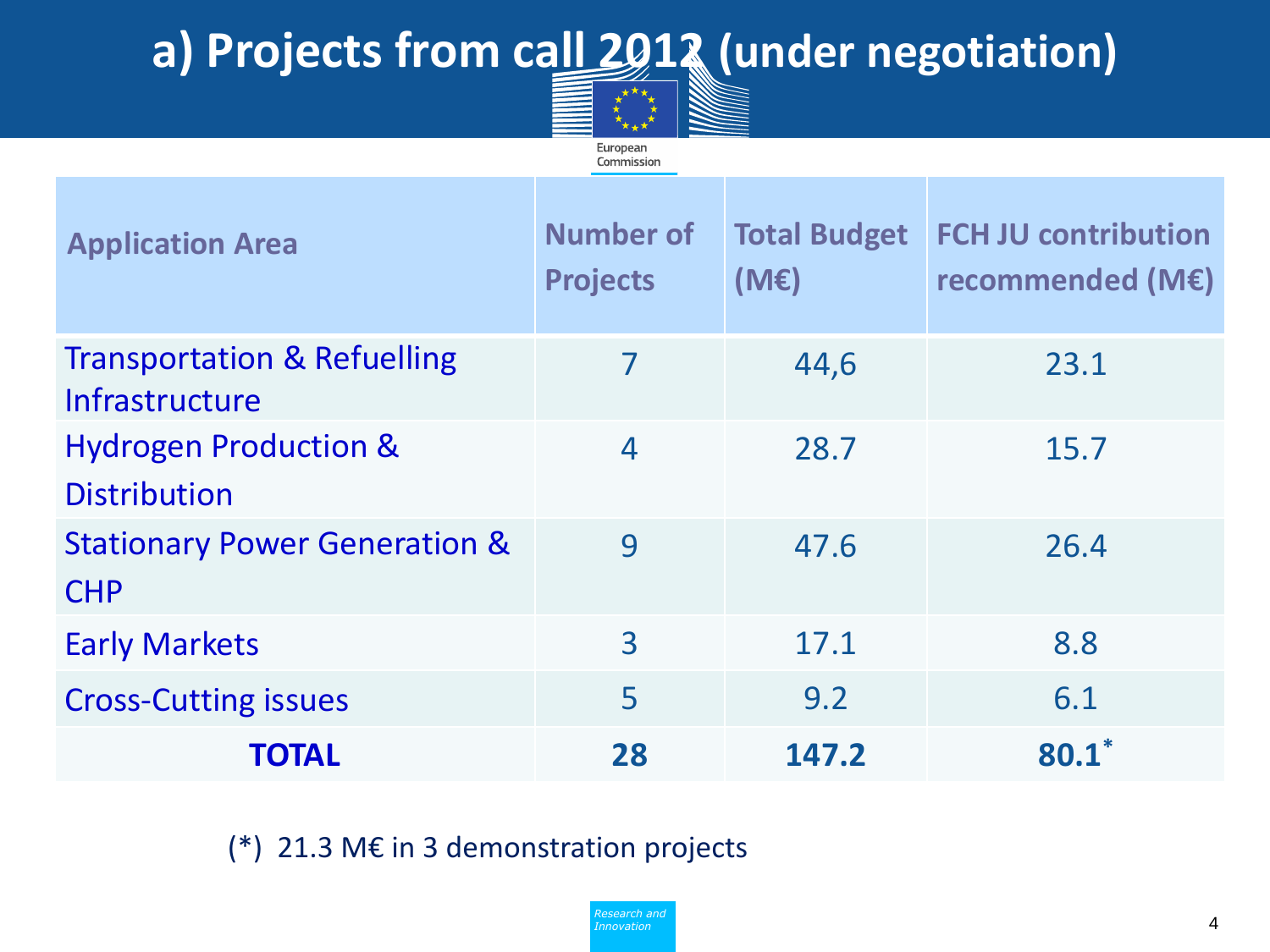### **b) Educational & training projects**



| <b>Application Area</b>                  | <b>Number of Projects</b>                                                                                                                     | <b>Total</b><br><b>Budget</b> | <b>FCH JU</b><br>contribution |
|------------------------------------------|-----------------------------------------------------------------------------------------------------------------------------------------------|-------------------------------|-------------------------------|
| <b>TRAINHY-PROF</b>                      | <b>Building Training</b><br><i>for</i><br>Programmes<br>Young<br>Professionals in the Hydrogen and Fuel Cell Field                            | $0.38 \text{ M} \in$          | $0.27 \text{ M} \in$          |
| <b>HYPROFESSIONALS</b>                   | Development of educational programmes<br>and<br>training initiatives related to hydrogen technologies<br>and fuel cells in Europe             | $0.43 \, \text{M} \epsilon$   | $0.37 \text{ M} \in$          |
| <b>HYFACTS</b>                           | Identification, Preparation and Dissemination of<br>Hydrogen Safety Facts to Regulators and Public<br><b>Safety Officials</b>                 | 1.4 M $\epsilon$              | 1.0 M $\epsilon$              |
| <b>HYRESPONSE</b><br>(under negotiation) | Hydrogen Emergency<br>European<br>Response<br>training programme for First Responders                                                         | 2.3 M $\epsilon$              | 2.3 M $\epsilon$              |
| <b>H2TRUST</b><br>(under negotiation)    | Development of H2 Safety Expert Groups and due<br>diligence tools for public awareness and trust in<br>hydrogen technologies and applications | $0.98$ M <sub>€</sub>         | $0.98$ M <sub>€</sub>         |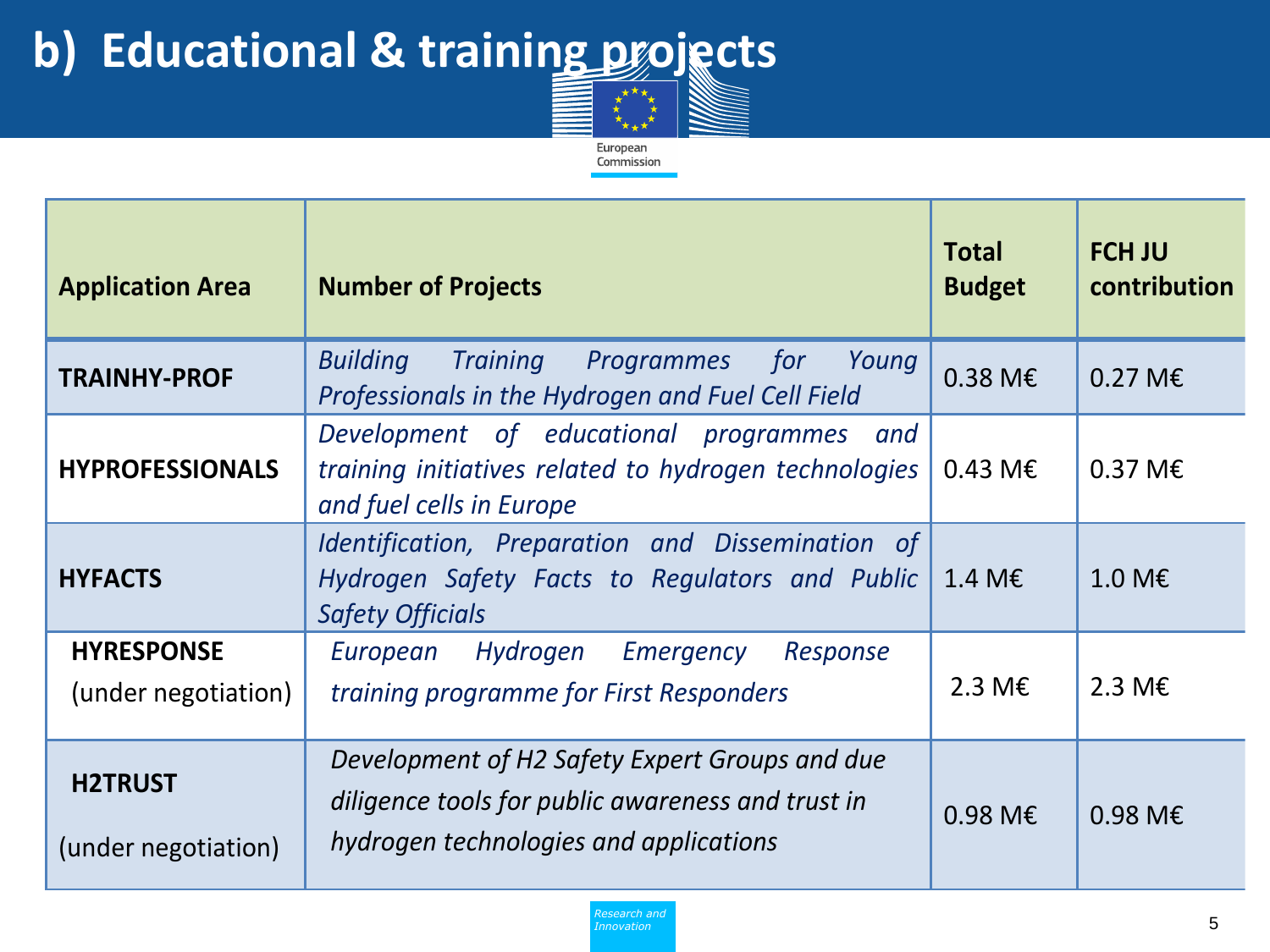### **c) Benchmark and policy studies**

| CONTINISSION                                                                                                               |                   |  |  |  |
|----------------------------------------------------------------------------------------------------------------------------|-------------------|--|--|--|
| <b>Studies</b>                                                                                                             | <b>Total cost</b> |  |  |  |
| Development of a European Fuel Cell and<br>Hydrogen Vehicles Roll Out Plan (in support to the<br>UK H2Mobility initiative) | €92,550           |  |  |  |
| Urban buses: alternative power trains for Europe *                                                                         | € 1,056,000       |  |  |  |
| Study on jobs and investment in the fuel cells and<br>hydrogen sector *                                                    | € 160,000         |  |  |  |

European  $\mathbf{r}$ 

(\*) publicly available: <http://www.fch-ju.eu/page/publications>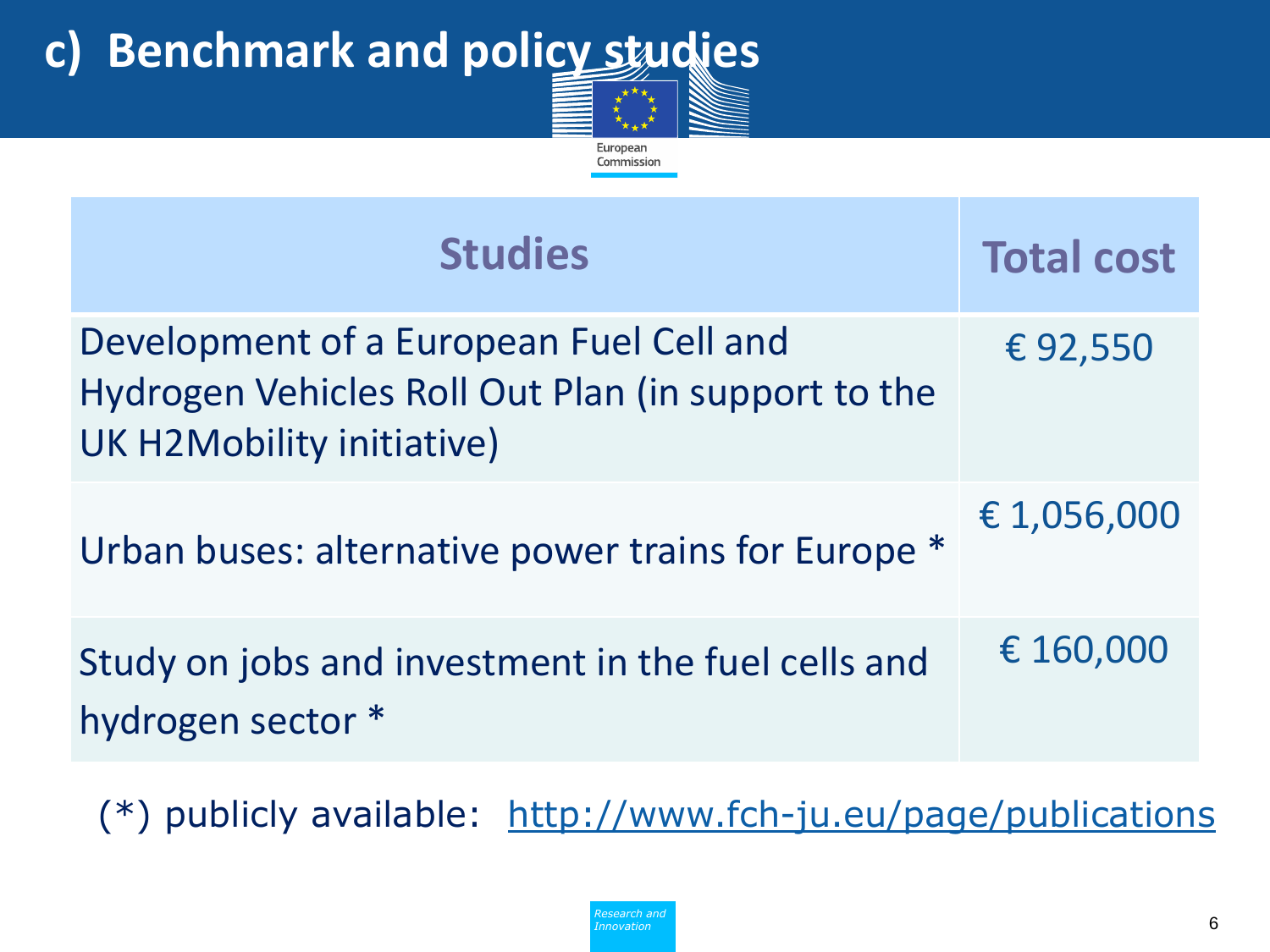### **d) FCH JU Upcoming events**



• **Call for proposals 2013 -** Deadline 22 May 2013 Indicative budget: 68.5 M $\epsilon$  (+ 4.65 M $\epsilon$  for studies)

European Commission

- **FCH JU Programme Review** and **Stakeholders General Assembly**
	- $\checkmark$  Open to public!
	- $\sqrt{18-20}$  November 2013
	- Brussels, Belgium

More info:<http://www.fch-ju.eu/>

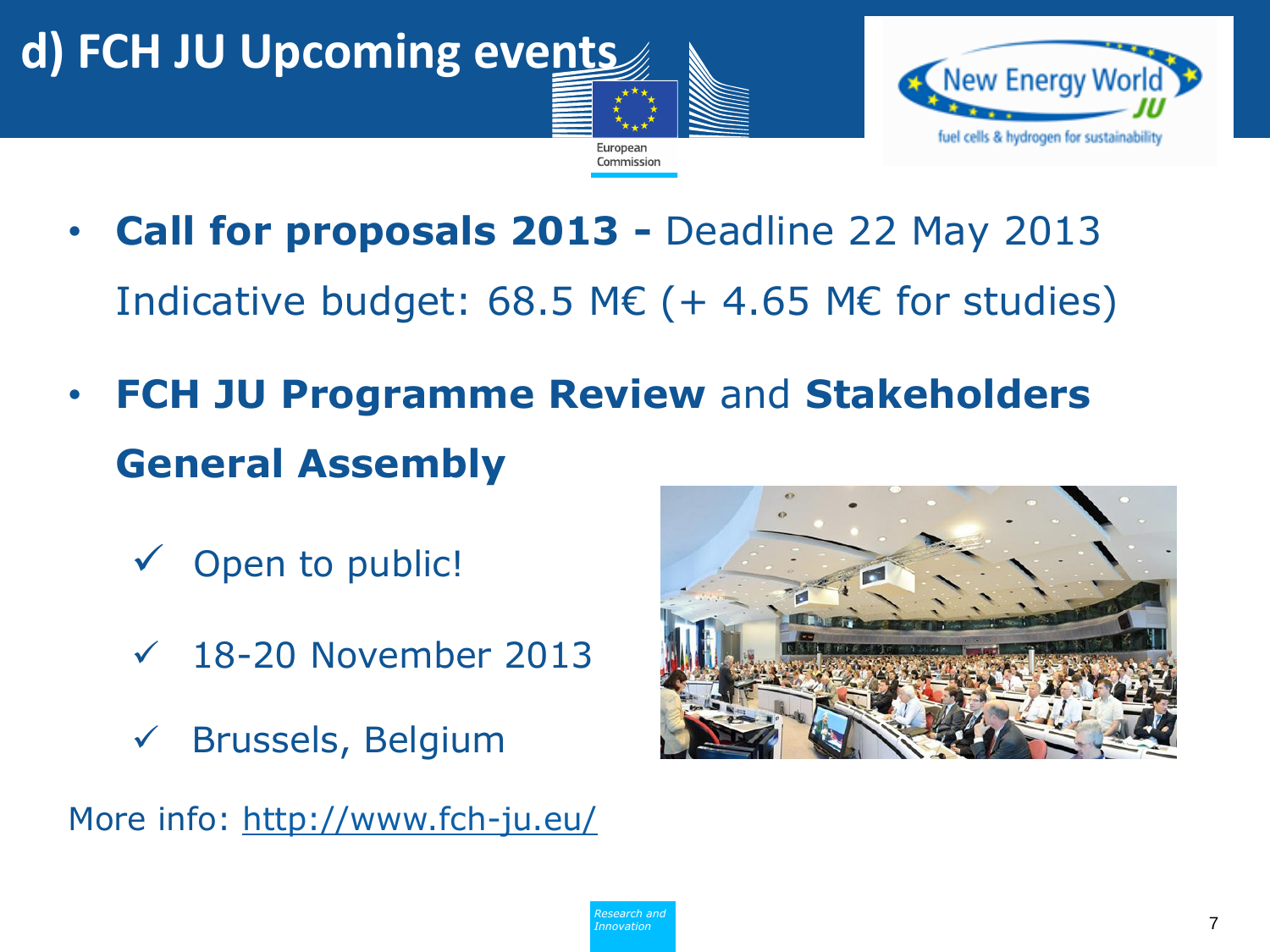

### **2. Update on EU policy initiatives**



*Research and Innovation*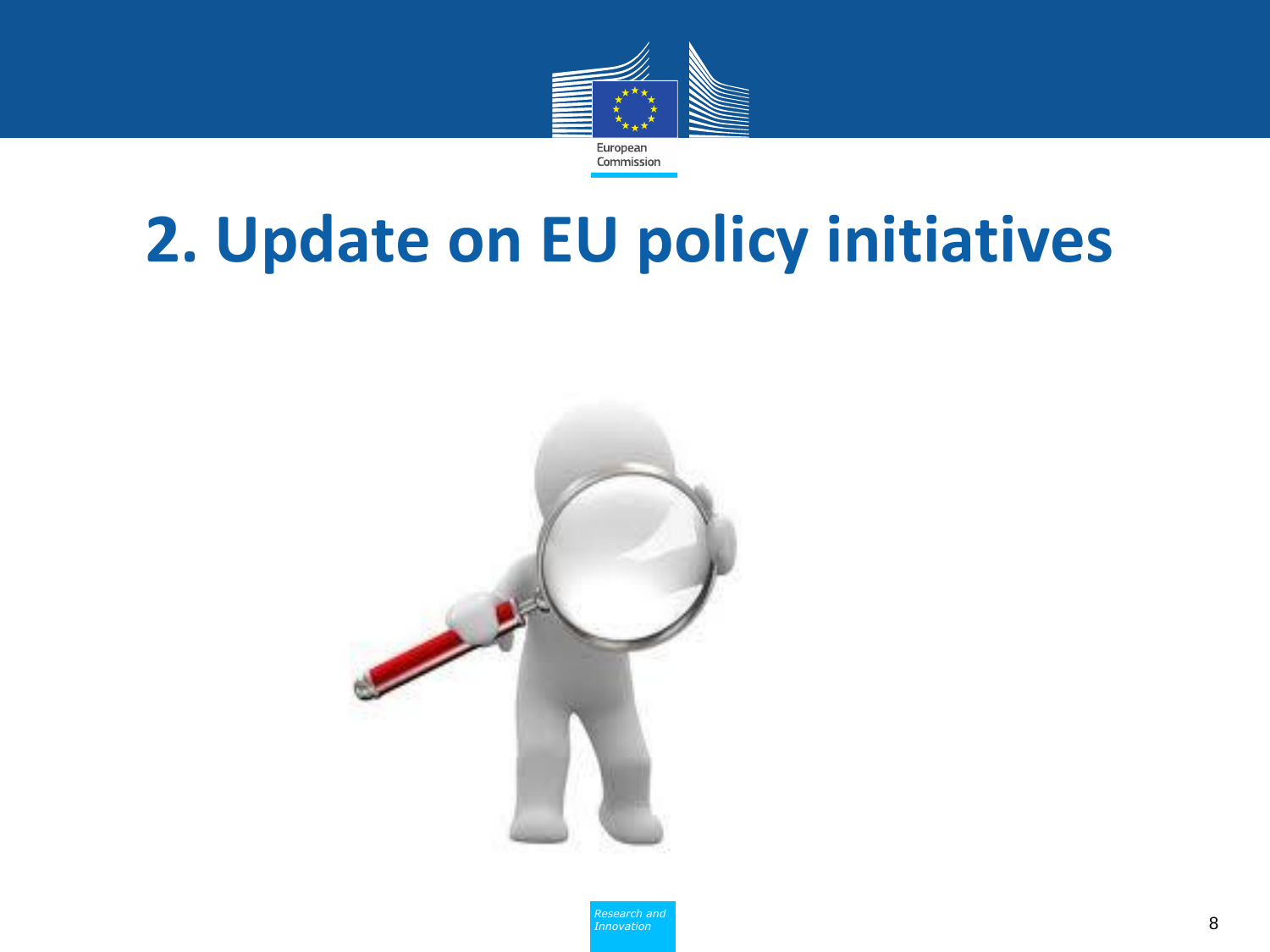## a) Clean Power for Transport (CPT) Package

European Commission

#### **Objectives**

- Build a competitive and resource efficient transport system in the EU
- Establish a long term fuel strategy
- Remove technical and regulatory barriers across the EU
- Facilitate the development of a single market for alternative fuels infrastructure and alternative fuel vehicles and vessels.







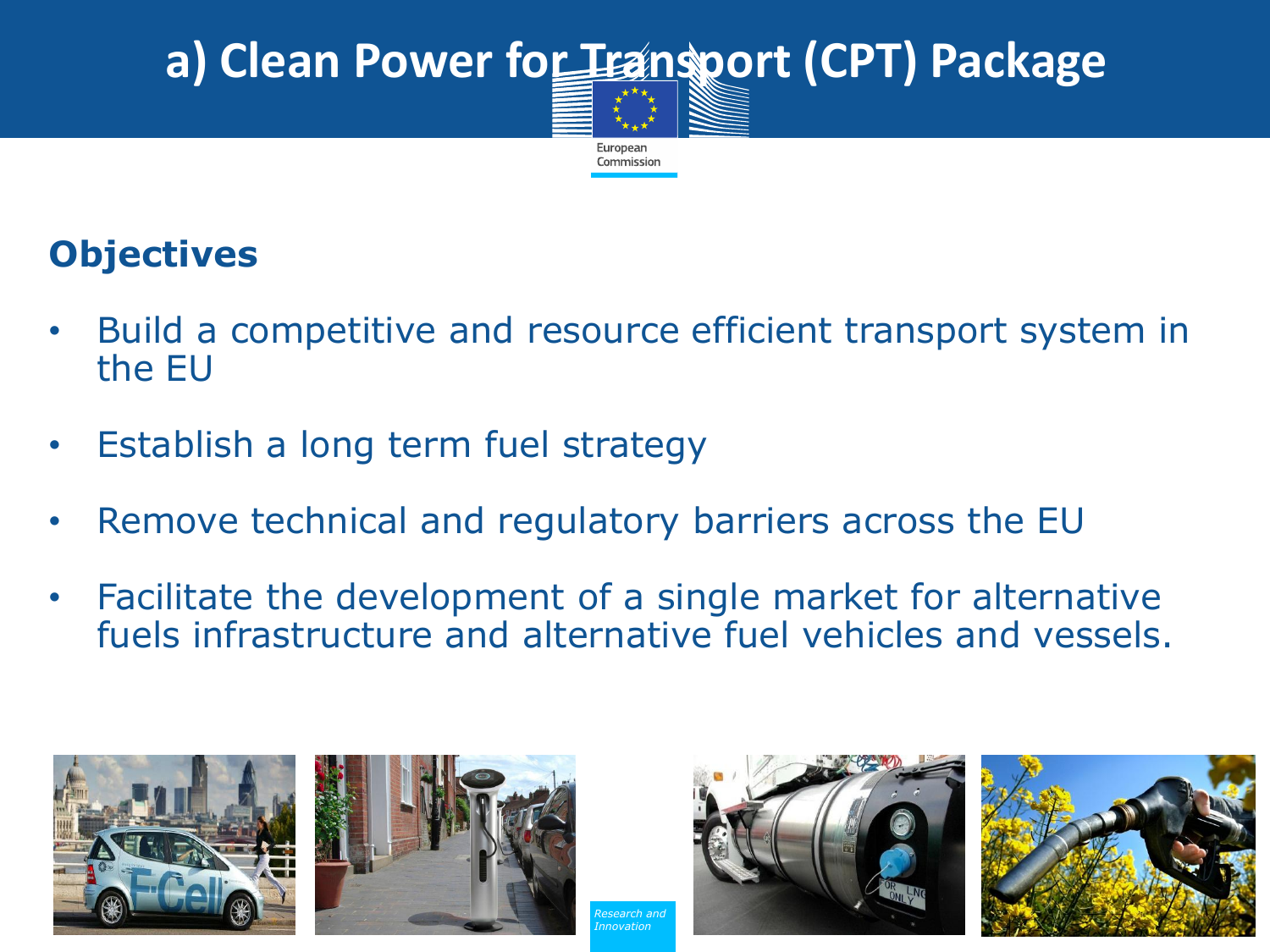# a) Clean Power for Transport (CPT) Package

European Commission

Legislative proposal for infrastructure build-up for most mature technologies (including hydrogen):

- **Obligation of means** (national policy frameworks + EC recommendations)
- **Obligation of results** (minimum infrastructure)
- Developed in **close consultation with Member States and industry**
- Targeting to unlock private investment = **a pro-business initiative**
- **Full freedom** given **to Member States for implementation**

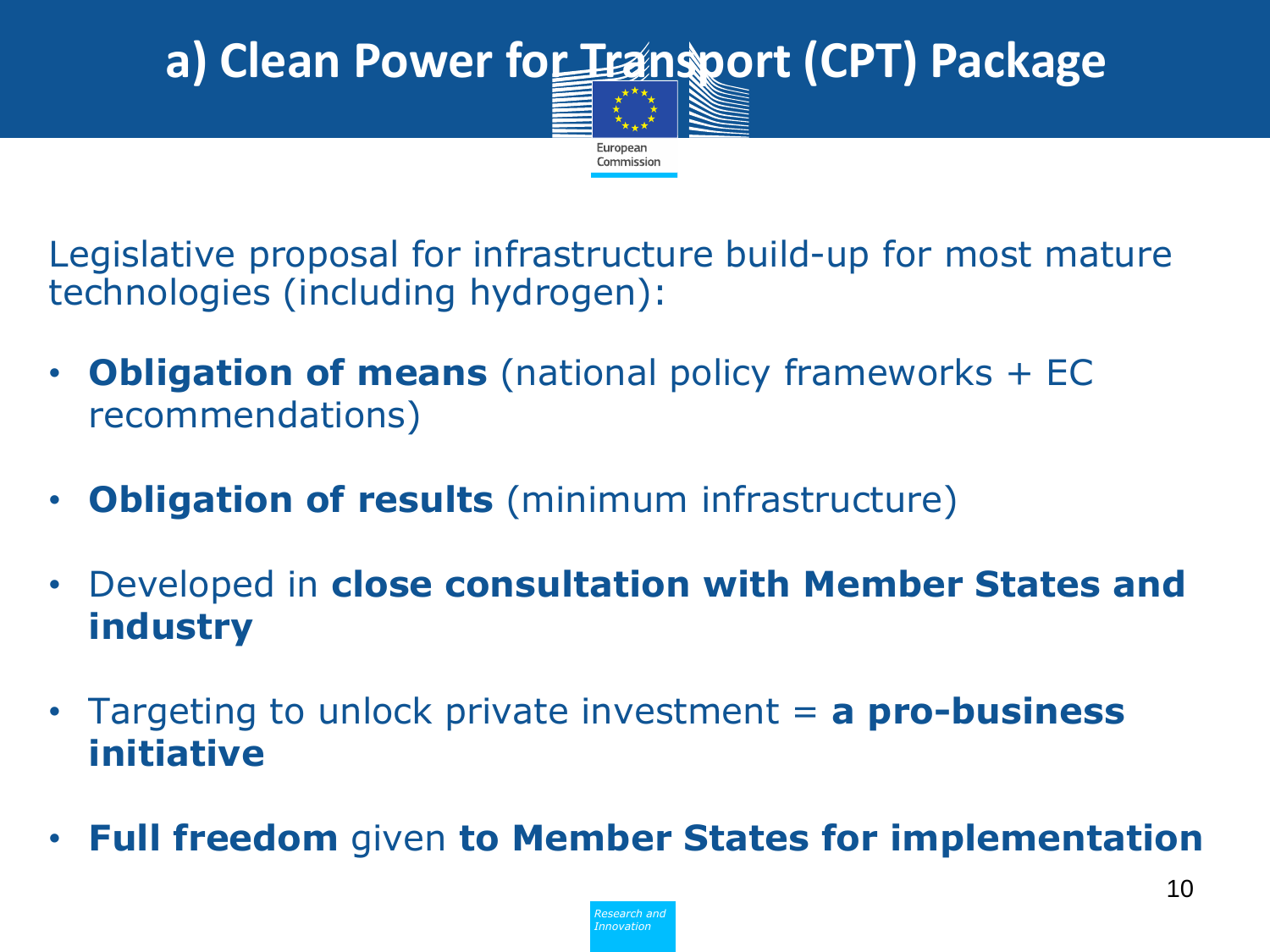#### a) Clean Power for Fransport (CPT) Package European Commission

- It provides targets for hydrogen infrastructure build-up by 2020
- It addresses only countries where H2 infrastructure already exists.
- Set out **minimum** level infrastructure coverage necessary to:
	- $\checkmark$  enable cross-border mobility in-between these 15 Member **States**
	- $\checkmark$  support the commercialisation of hydrogen vehicles in the 2020 horizon
- 11 • Total estimated cost for 77 refuelling stations  $*$  1.6 M $\epsilon$  = 123 M€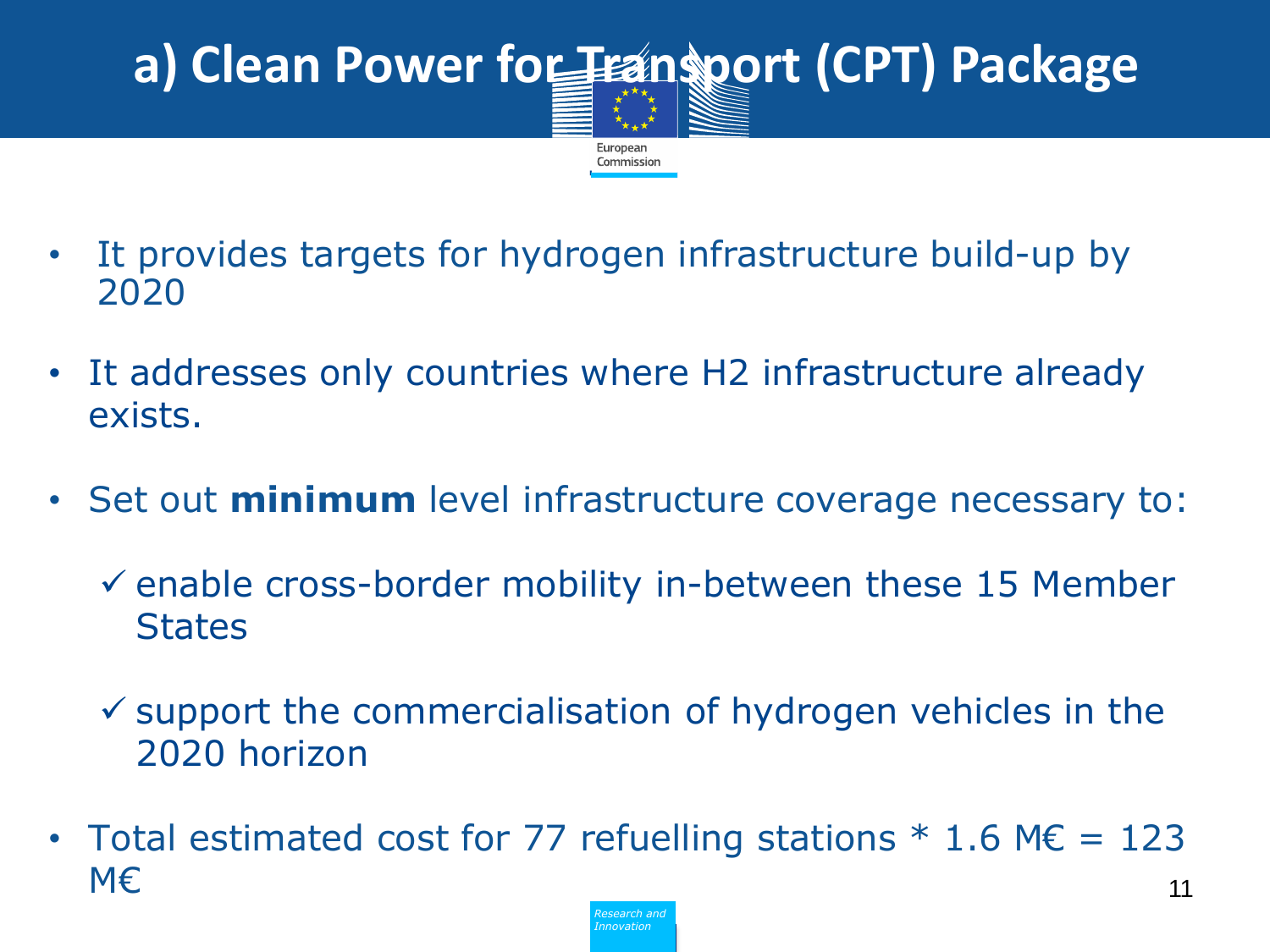

- **Horizon 2020** is the Framework Programme for Research and Innovation (2014-2020) of the European Union
- The European Commission proposes to continue the activities on Fuel Cells and H2 technologies using the **public-private partnershi**p approach of the current FCH Joint Undertaking
- **Scientific & technical objectives** are already defined Detailed scope and budget are under elaboration/discussion
- RTD programme will be structured around two main **innovation pillars**: "*Energy*" and "*Transport*"
- Main priorities will be: H2 based solutions for **storing renewable electricity** and **road transport** (+ infrastructure)

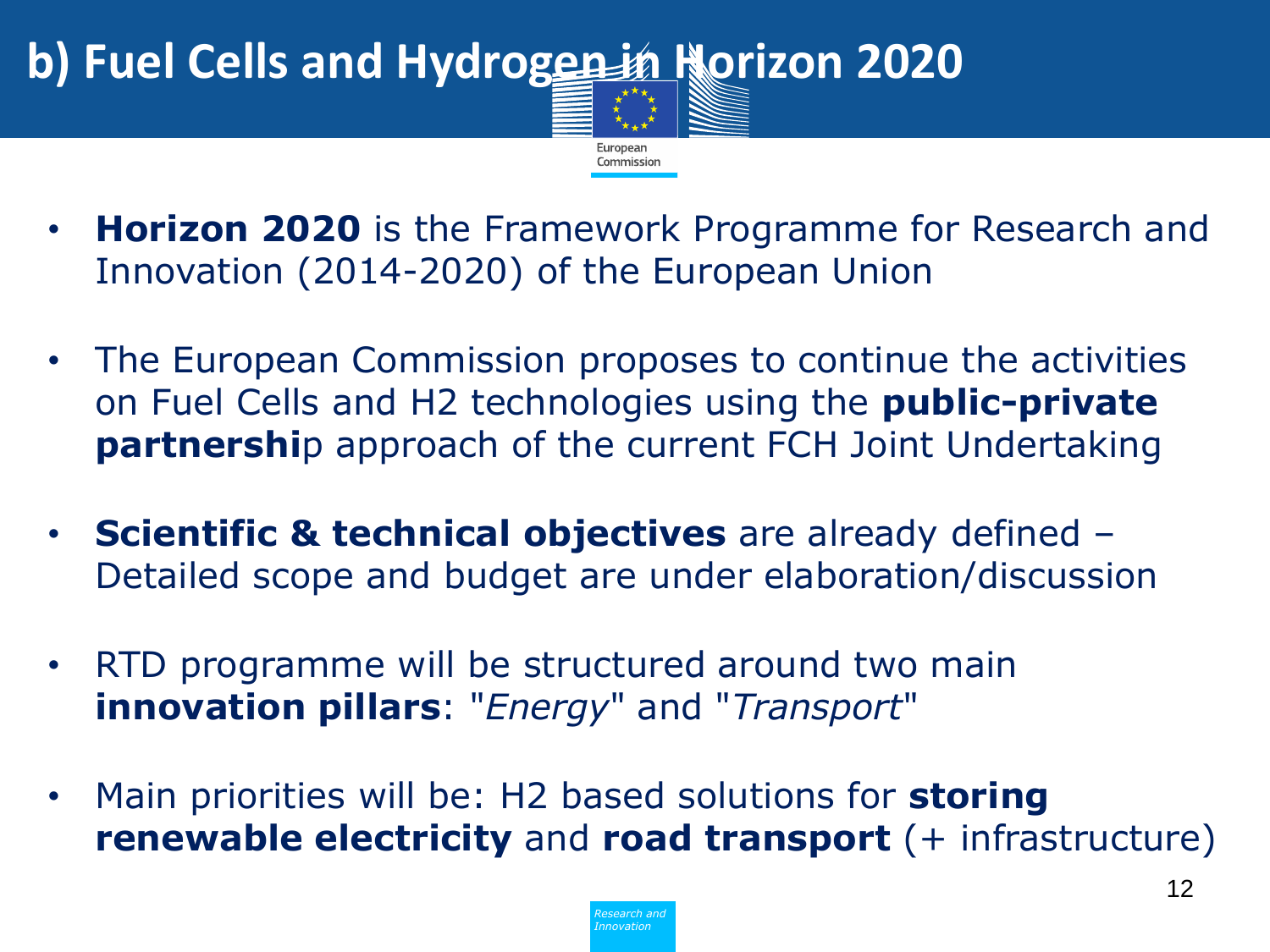# c) HIT Project: Hydrogen Infrastructure for Transport

European Commission

#### **Objective:**

To define optimum strategies to migrate from H2 hotspots in densely populated areas to actual local markets for H2 Refuelling Stations (HRS) and from there to long distance transport and mobility along the Trans-European Transport Networks' (TEN-T) corridors.

Four National Implementation Plans (NIP) will be developed for France, Sweden, Denmark and the Netherlands.

**Budget**: **€6,936,000** (EU contribution: 50%)

**Project Coordinator and Beneficiaries:** Agentschap (NL), Ministry of Infrastructure and the Environment of the Netherlands, Air Liquide, Copenhagen Hydrogen Network A/S (AFHYPAC), Vätgas Sverige Ideell Förening, Hydrogen Link Denmark Association, HyER

*Research and Innovation* [http://tentea.ec.europa.eu/download/project\\_fiches/multi\\_country/fichenew\\_2011eu92130s\\_final.pdf](http://tentea.ec.europa.eu/download/project_fiches/multi_country/fichenew_2011eu92130s_final.pdf)

More info: